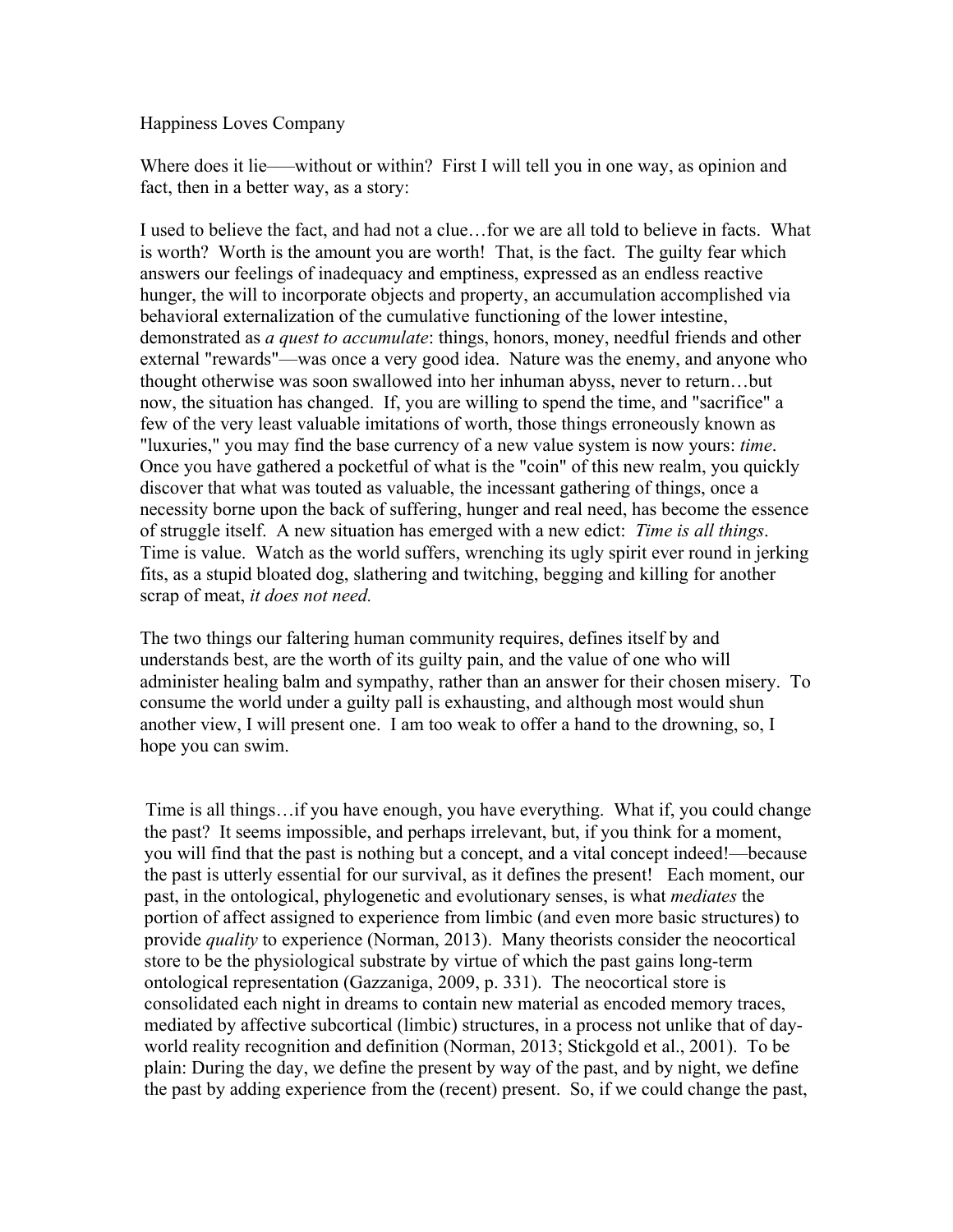all the world would change right alongside of it! Time is all things! Change the past and the entire of our experience would be completely altered, both internal and "external"–– as our inner perceptions are the only thing we ever really experience, the external world as we perceive it would be completely redefined in the same instant! Remember: the past mediates affect, and affect defines reality. Look back through this archive or ask me for citations, papers and specifics. The bottom line is that we may alter the activity of the specific brain circuitry which gives quality to experience, and, redefine… everything (Norman, 2013 re-polarization). We can recreate the world, rebalance the basic level of dopaminergic systemic predominance and neuropeptide activity to create co-anesthesia, free undifferentiated libido, free the energetic and creative potentialities within the spheres of experience and sublimation alike, and become––everything! This poetic statement, "become everything," is not so obscure as it seems, remember: affect is experiential quality and definition, so in a literal sense, you create, and become all the world! I am entitled to say as both a poet and a scientist––*you become, and create…everything*. Then, but one thing is needful. Here, it reads better as a story:

## *Happiness Loves Company*

Abraham was not happy, and so had many friends. He had a job he was loathe to work, a family from which he withheld his love, and himself at the captain's chair of a ghost ship amongst clouds, and he was like many, and so had many friends. He and his friends were together often, and found much comfort in the sharing of their unjust misery. Often the intimacy of this sharing was so warm, such a forgiving and cherished friendship emerged, which listened only to embrace, so listened tastefully. "I too feel the weight, and am ennobled to know you, a hero who speaks quietly and but little, and so endures our hidden burden in dignity." We who have friends share the acquired taste for our misery.

Abraham was selfish and found he needed more than the warmth of such dear friendship. His misery would not be consoled or stilled, even in this tender cup, and so he looked over himself to God and prayed, "I am empty dear Lord, and can not quench myself in my pity, and find even those like me who I love, not enough to quiet my empty pain. I am close to blackest despair, and seek your wisdom and love; for I shall find another path to see you, and we will surely meet." God knew Abraham was close to blackest despair, and this gave God hope for Abraham, as one so low is most ready to climb. Only the desperate are willing to see hope lies opposite their shadow. Who else would leave one so like themselves?

Hearing Abraham's black prayer, a prayer of hope, God was touched. God drew Abraham's soul close to His breast. He is a vain and lonely God, a great, needy and cruel God, and hence a compassionate God. He found Abraham as a single grain of sand from a thousand beaches in every time, and He drew him near so He might know him. A man's soul is as vast, black and bright as the universe, and so is a very small thing to God. God found Abraham and heard him, so He bestowed his wish, and gave Abraham happiness.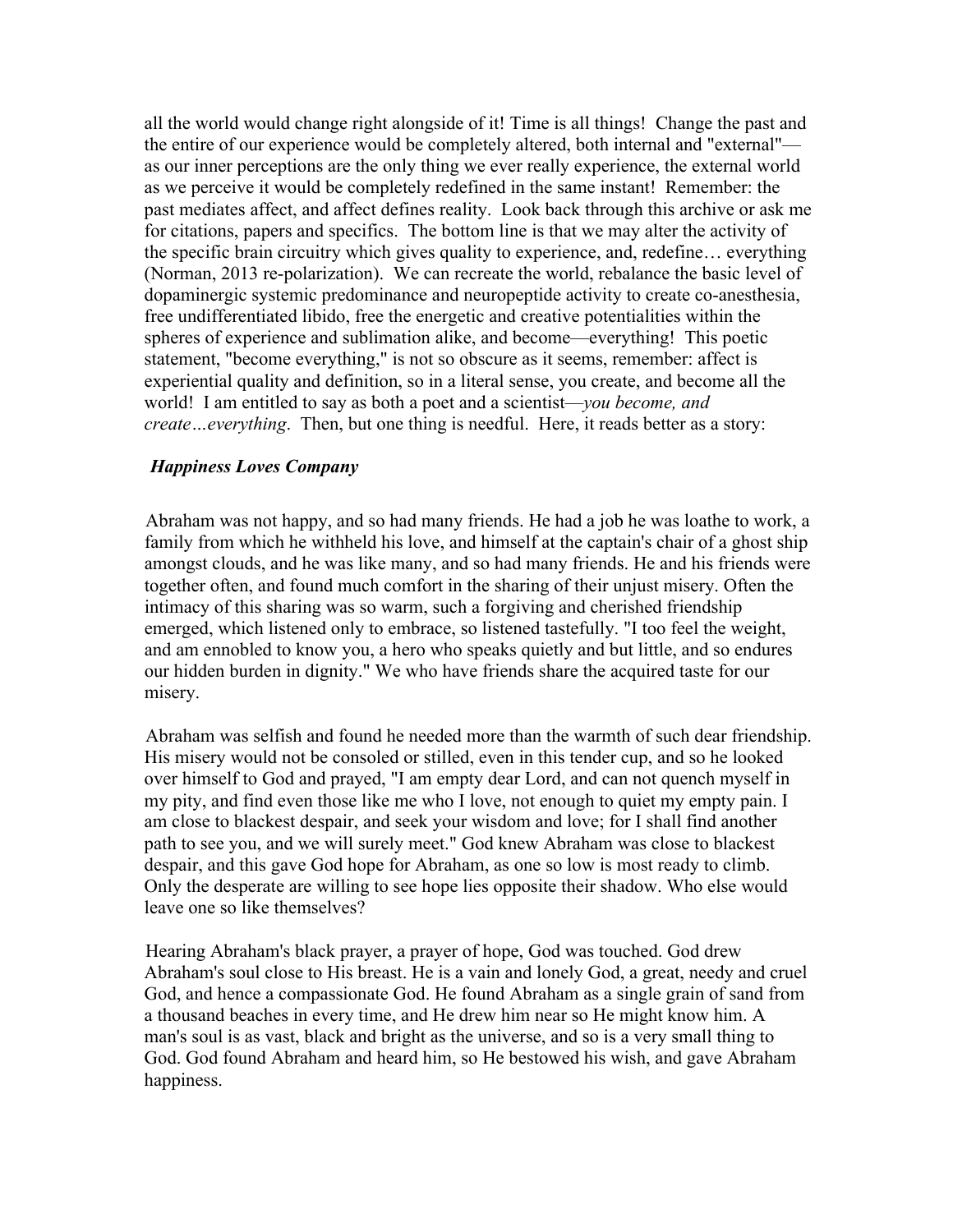Abraham awoke with a fearful start, quivering with fear to know it was true: he had known God! He saw the reflection he drew from his mirror and was horrified. He called himself all filthy names, and all manner of black curses and hideous oaths fell from his own lips, to his own ears, and he knew: He was a lie! He spat upon the mirror and wept bitter tears for himself, and so seeing this, broke the mirror with his fist. Blood ran down the length of his arm and he cursed God. "You filthy wretched liar, I am not happy!" The room shook with cruel laughter and the mirror began to vibrate, and its broken shards ran about like mad insects, furious and somehow cruel and malevolent, until they too gave voice to their contempt for Abraham, and began to laugh at him as well! One stung him and then another took a piece of flesh and spat it into his horrified face and began to laugh! Now all the shards seemed to be of one terrible mind and fell upon him, laughing and chewing out plugs of his skin and showering him with his own flesh, insects gleefully scorning him in a filthy shower of his own flesh and life's blood. Bloody and oozing from thousands of wounds, the wounds began to see him, each now shown with a sparkling eye, a droplet atop a splinter of glass which rose forth as a crystal needle from each, and each alike topped with its clear shining bead, a thousand single, laughing, seeing, knowing splintered eyes. Overcome, mad and crying out in the bitter anguish of the defeated, his strength was spent and so finally, Abraham collapsed.

When he awoke he discovered the mirror was whole again and he was both in it, and looking at it, tears falling from his eyes, his wounds were gone and his laughter resounded along with God's, a cruel wonderful laughter which makes the birds jealous enough to sing, and so be exalted in beauty. Now Abraham was free and joyous in all things and thoughts. His step was easy as his tears, and he held no high aspiration or gloomy duty before himself. He could not stand the profusion of his joy, and wanted others to understand and share it with him. He became still more joyous at the thought, and it seemed he might burst from only knowing within himself. He heard a sad voice, the voice of God come to him and say, "Abraham be careful, for all gifts are not for all men." "But surely God is mistaken to caution me such, or He would not have made my happiness so great, or my joy so restless," thought Abraham. So Abraham went to share his happiness.

Abraham set forth to see his family and bring word of the new happiness God had given him. Abraham's family was surprised to see him home before the week's end, as it was his habit to come home only on those two days when it could not be avoided. His sons saw him enter the foyer unexpectedly, and were visibly shaken. White faces cast downward glances and few words hurried the two away to warn their mother. Soon the family was together in the living room to see the cause of the trouble, but a strange man sat loosely in their father's chair, owned their father's hands and arms, but gestured in ways alien as the damp eyes which drew one fondly in. A new trick? Abraham began, "I have spoken with God and have learned the secret of happiness, which I want to share with you." Looks of disbelief were turned inward, a stifled gasp of relief was suspended in the air along with a question mark, and the family dared to look up. He who has hated no longer holds the torch, and so they looked upon him and were less afraid. Abraham thought, "Good, they may yet hear," and spoke, "Yes you have heard the words rightly spoken, I am different am I not? I am happy! I know I may seem strange and over-joyous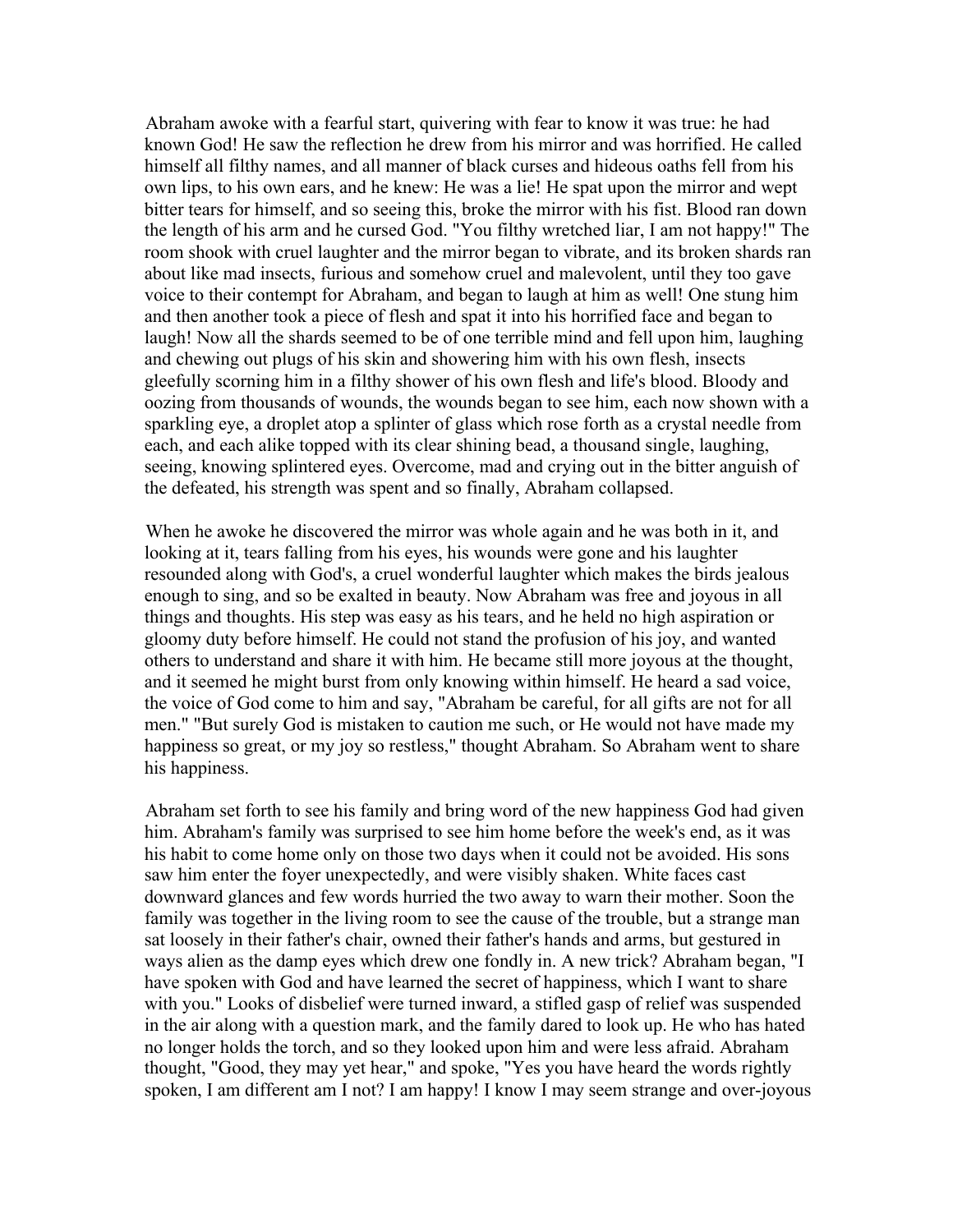but please hear my words, for they are the words of God. We need never repeat the pattern of our misery, but may instead see ourselves for what we are, and laugh at our attachment to all things past and sick, to disown the broken, sad and loathsome self amidst laughter. May we create ourselves again, and in change might we find happiness, and in change be made anew! All is ours to see, discard and renew." The boys looked, and his wife squinted. Their looks were unfamiliar upon those faces, but all too familiar on his own. A new and terrible gleam came to his wife's eye and his sons smelled what was surely a scent never before known, a scent other than the stink of hate and the sting of abandonment to all hopeless, stranded, frozen places which went with it. What was this look of happiness but weakness! Now they came at him alive and hungry as he had never known them before, their words tore into his flesh and their hate and fear filled them with new life! He had never known them so alive and radiant and he saw they refused his words, but no matter. Perhaps he and God had done this small thing. Perhaps his family was now liberated too? They had never seemed happier than in consuming him, and so he snuck back late that night and stole behind the curtain to hear. And so he wept. They were not happy, but now knew only what he had allowed them, and turned the "gift" upon each other, as hate set the two boys, each against the other, and the mother, now encouraged to wickedness, sought to exhaust the two lions for her blood pleasure. They refused his words, as they were taught to refuse him, and he wept the lonely tears of happiness.

So Abraham went forth to share his happiness. His oldest friend of forty years, the lamp of whose sorrow had kindled friendship's warmest glow and tenderest salvation, Frederick was the kind fount of both laughter and tears, his true friend. Frederick opened the door but knew not the man who God had touched with happiness. Abraham spoke, "Frederick, God has given me a gift of the greatest value. I am happy, and wish to share this wisdom and pain with you, so we might partake together in life's greatest joy!" Frederick was at once afraid his friend had gone mad, but knew enough to know there was much he did not understand, and so held his tongue and bade Abraham continue. "Please tell me this secret and I will join you in your happiness from God." Abraham replied, "The secret is terrible in its hope, and you may suffer to hear it, but soon the dawn will fill your heart with a sweetness that will make the angels jealous enough to fly up and show themselves above you, and so be exalted in beauty. Please hear my words for they are the words of God: We need never repeat the pattern of our misery, but may instead see ourselves for what we are, and laugh at our attachment to all things past and sick, to disown the broken, sad and loathsome self amidst laughter. May we create ourselves again, and in change might we find happiness, and in change be made anew! All is ours to see, discard and renew." Frederick heard his words and they sunk into him as the hot stones of boiling truth, and the words of God. He began to tremble and shook slowly, as a bridge in a wind twists did he suffer the truth of happiness. A vibration came over him, much as it had Abraham, and like a scarlet blossom his face was first flushed then swollen with blood, until his eyes protruded, and the vessels in their whites burst. As Abraham left Frederick's home, he heard the agony and madness beset his friend to its full measure, and laughed God's evil laugh. God heard Abraham's laughter, and was afraid.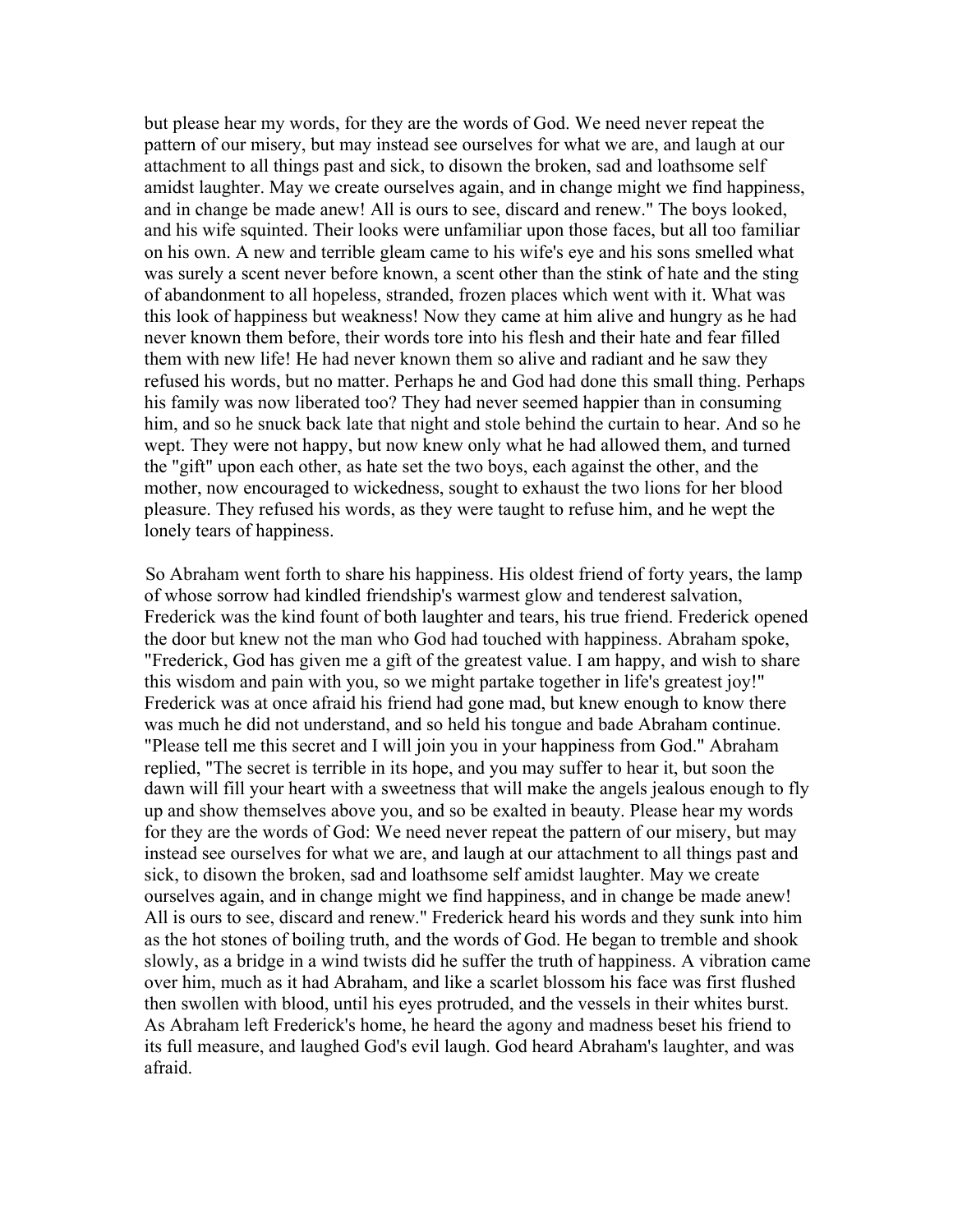The next day Abraham returned to visit his friend, and found him rocking back and fourth on the ground muttering, unaware of Abraham's presence. Abraham shouted, "Frederick awake! The day is a laughing prayer, and we are the sacred whisper which is its coming! Awake!" Frederick sprang to his feet pointing a shaking crooked finger at Abraham, "You call me an error, a mistake, a fake and a liar! You who say the past is not to be honored, say I am a forty year error, a falsehood, a misery without cause and betray both me and God, who would never permit me born to such a lie!" Abraham said, "Friend, it is true! You and I are a mistake until we betray our misery. A mistake causes its misery, and wears the years away in wretched obedience to duty as if virtue had other than wings to tempt us! We owe no duty to our mistakes, they are not virtues! You are ridiculous and erroneous and hilarious as God and I see you now and forever, you are now as you have always been: Free!" Frederick attacked his friend of forty years and fell at his feet, his anger spent upon himself, his face frozen in the half grimace of stroke, forever numb and mutilated. And so Abraham wept the bitter tears of his happiness, and its sorrow.

That night the sorrow of Abraham's lonely happiness was too great, and again he called out to God in blackest despair. Again God heard his hopeful prayer from far away fly up on the wings of despair. A broken soul hopes highest and leans least on its shadow. Only truest despair no longer finds comfort in its misery, and wants to leave a shadow so familiar. So God heard Abraham's soul call out as a single grain of sand on one of a thousand beaches throughout all time, and God drew Abraham's soul to His breast so He might know him. A man's soul is as an endless black fire aglow with the tender light which surrounds all of eternity, and so is a tiny thing to God. God listened as Abraham spoke, "God you have shown me my ridiculous self and all of hope and change which laughs, and is itself again. I am myself happiness, but can give no happiness to my family or friend. I am alone in joy which brings ruin to all those who will not accept it. I am weeping in my lonely over-full happiness, a tragedy born of laughter whose words bring despair, and despair alone to all who do not hear them well." God replied, "Yes Abraham as you have seen it is a terrible cruelty to inflict happiness on one who is not strong enough to withstand it." In earnest consternation Abraham inquired, "So why in your godly wisdom did you inflict this treasured happiness on me?" God considered his answer carefully. Anyone who knows Him knows God is extremely clever, and that there is more than a bit of the devil in Him. Knowing Abraham as he knew himself God said, "If you wish I will restore you and your world to its previous state of blissful misery and friendship, and you shall awake with no knowledge of these events, save the one truth that you, Abraham, have created Me. All will be as before. Or, if you wish, I will allow you to stay here with me in happiness, but I must confess, I gave you happiness so I would have someone to share it with. Abraham, can you forgive me?" God knew, that Abraham knew, that happiness is always changing and has few companions, but likes to travel in pairs. The happiest men have created themselves, and often must create their friends as well, and so long to be alone together with God. Likewise Abraham knew the way to a lonely, vain, needy, laughing God's heart is to understand Him with laughter, so he answered God's plea for forgiveness with the highest understanding and respect saying, "Of course I will forgive you because as you know, in my heart I am all but too happy to know you better."